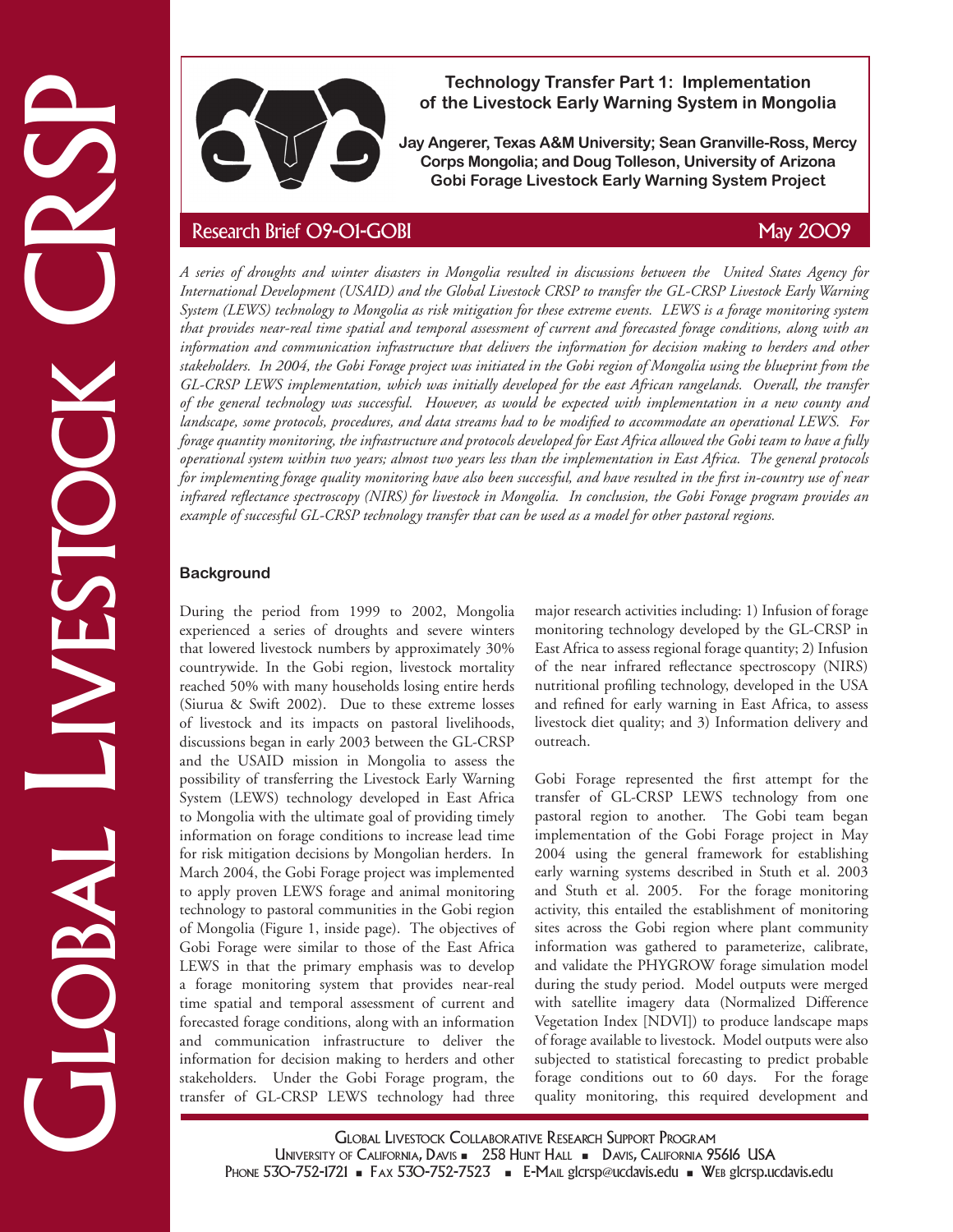enhancement of fecal NIRS equations to accommodate the kinds and classes of livestock in Mongolia. Gobi Forge also introduced portable NIRS technology to test whether this type of system would be more useful in Mongolia, due to the poor infrastructure within the country, for sending samples from rural locations.

The objective of this research brief is to provide an assessment of the successes, constraints, and lessons learned through the transfer of GL-CRSP technology developed in East Africa to Mongolia, and how this can be helpful in the transfer of this technology to other regions where drought early warning systems may be needed. Part 1, the current brief, describes the challenges associated with Activities 1 and 2 of the project: the transfer of forage monitoring and NIRS technology for use in the Mongolian version of a LEWS. Part 2 (Angerer et al. 2009) investigates the issues, obstacles, and successes of the Gobi Forage project in delivering the benefits of this transferred technology for use by producers, traders, policy-makers, and development agencies throughout Mongolia, with implications for the use of LEWS technology in rangelands and pastoral areas outside of Asia and East Africa.

### **Major Findings**

### *Forage Quantity Monitoring*

For implementation of the forage quantity monitoring, the Gobi Forage team followed the protocol for establishing the LEWS program that was designed for East Africa. This protocol worked very well and allowed Gobi to establish a set of monitoring sites operational during the second year of the project. The grid computing environment, web servers, software, and mapping procedures developed for East Africa allowed for the seamless integration of the Mongolian data into the system, thus saving approximately two years in development time had this infrastructure not been in place. Despite this rapid progress, however, the team was met with several implementation challenges. The first of these was the lack of unified climate and satellite data sets for use in the near real-time monitoring system. For East Africa, the efforts of USAID's Famine Early Warning System Network (FEWSNET) program have led to the development of a variety of data products that can be used for early warning. The FEWSNET products generally cover all of Africa, are well documented, and are easily accessible. For Mongolia, similar types of products existed, but were not easily accessible, or had not been tested in any type of early warning system. For example, in East Africa LEWS, the National Oceanic and Atmospheric Administration Climate Prediction Center's (NOAA-CPC) Rainfall Estimation (RFE) product is used in the early warning analysis. This product is not available for northern Asia. The Gobi team worked with NOAA-CPC to find a suitable alternative and was granted access to

their CMORPH rainfall product. This product is higher resolution than the RFE product and is global; however it had not been tested in Asia, and had not been used for biophysical modeling. During the second year of the project, it was determined that the CMORPH product was over-predicting rainfall, especially in the higher elevation regions of the study area. With the assistance of NOAA-CPC, Gobi Forage was able to develop a bias correction procedure using near real-time rainfall data from stations in Mongolia, China, and Russia, effectively addressing the rainfall concern.

A second challenge encountered in the Gobi LEWS programming was winter disaster monitoring, as this was a protocol not required for LEWS development in East Africa. The Moderate Resolution Imaging Spectroradiometer (MODIS) satellite suite of data products provided Gobi with surface temperature and snow extent imagery along with snow depth imagery provided by NOAA-CPC, to produce products for the winter disaster monitoring component.

Due to the physical conditions encountered in Mongolia, the Gobi team conducted a more rigorous model and map validation than was done in East Africa. Each monitoring site was visited at least twice during the study period, and some sites were visited up to five times. The short growing season (90 to 120 days) coupled with the first-time use of CMORPH precipitation data necessitated additional ground-truthing. This ground-truthing helped the team to identify problem sites with mischaracterized soils or stocking rates that were higher than reported for the region. Also, once map production began, the additional ground-truthing activities increased confidence among the Gobi Forage team that the forage monitoring technology accurately reflected forage conditions across the region.

### *Forage Quality Monitoring*

For implementation of the forage quality monitoring technology in Mongolia, Gobi Forage adapted the protocols developed in the US and East Africa for establishing a fecal near-infrared reflectance spectroscopy (NIRS) laboratory and livestock nutritional monitoring system (Tolleson et al. 2008). However, because the team introduced new technology with the use of a portable NIRS system suitable for the vast expanse of rangelands encountered by the Gobi team field staff, new protocols had to be developed. These included procedures for sample preparation and equation transfer from the static laboratory machine. Although the portable systems are much cheaper than static laboratory systems (by as much as \$25,000 USD), the portable systems do not have the suite of software tools available with the static systems. This resulted in the development of statistical tools to analyze the spectral results and incorporate equations from the NIRS laboratory in the US.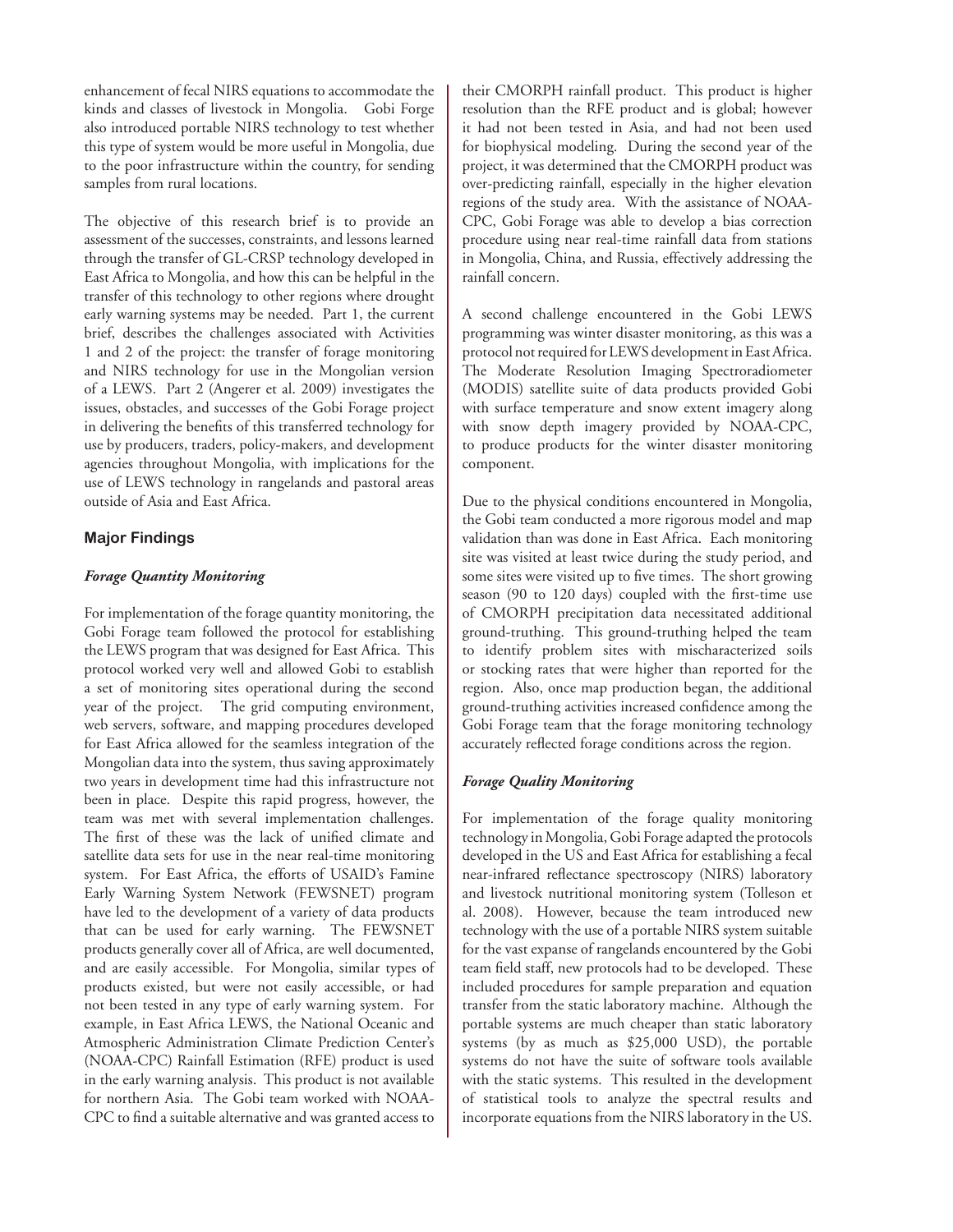*Figure 1. Gobi Forage study area and monitoring sites in Mongolia.* 

Because of the extreme differences in plant communities between East Africa and Mongolia, Gobi Forage chose not to use the fecal NIRS equations developed in East Africa for initial testing. Instead, the equations developed in the US were used. Initial results indicate that the US fecal NIRS equations did very well at predicting diets of cattle and yaks in Mongolia, but only moderately well for sheep and goats (while still within the acceptable range, i.e. they were not flagged as outliers). The US equation for equines did not fare as well for horses in Mongolia, in that the fecal samples tested indicated they



were extreme outliers. As a result of this work, feeding trials were conducted to construct an equine equation for Mongolia, as well as with sheep and goats, in order to improve the small ruminant equations. In addition, since no fecal NIRS equation had been developed for camels in the East Africa LEWS, field observations of diet paired with fecal collections were initiated to develop an equation for camels. The full development of the camel equation, has been hampered by drought in the region where the camel research station is located, and remains incomplete.

For the feeding trials and the housing of the equipment associated with processing fecal NIRS samples, Gobi Forage partnered with the Research Institute of Animal Husbandry (RIAH), a component of the Mongolia Agriculture University. RIAH's mission is basic and applied livestock research and they have laboratories and off-site research centers that allowed the Gobi team to conduct feeding trials for equation development and improvement. This partnership is seen as a critical component for the eventual institutionalization of NIRS technology in Mongolia, a major step for the program's sustainability and success.

The establishment of a NIRS system in Mongolia represented the first in-country use of NIRS technology for livestock. The establishment of this technology in Mongolia has not been as rapid as the implementation of the forage quantity monitoring technology. This is due in part to the education process for introducing complex technology to individuals who have never dealt with any facet of spectral analysis and multivariate statistics. Another constraint is the changing permitting requirements instituted by the US Department of Homeland Security for sending fecal samples from Mongolia to the US for testing and verification on static NIRS equipment. This could be overcome by installation of a static NIRS laboratory in Mongolia. Having both portable and static systems would improve equation development and would potentially have other value-added uses such as fodder, hay, and supplement quality analysis as well as wool and cashmere grading; a critical support network for the long-term management and operation of the system at the national level.

### **Practical Implications**

The Gobi Forage program is a successful example of the transfer of GL-CRSP technology from one pastoral region to another despite divergent climate and ecology. The general framework for implementing the LEWS in East Africa was, for the most part, easily applied to Mongolia. Although the sources and types of remote sensing data for near-real time monitoring of forage were different for Mongolia, the software and system architecture developed for the East Africa LEWS was able to accommodate the inclusion of these data sets with only minor modifications.

The past development of forage quantity monitoring infrastructure for East Africa reduced the amount of time to build a fully operational LEWS by approximately two years in Mongolia. This allowed Gobi Forage to become fully operational by the end of the second year of the project, thus allowing more time to be spent on training and outreach during the third year (see Angerer et al. 2009). The procedures for using MODIS and CMORPH, both global sets of products, will provide additional capabilities should the LEWS technology be transferred to other pastoral regions both within and outside of Asia and East Africa.